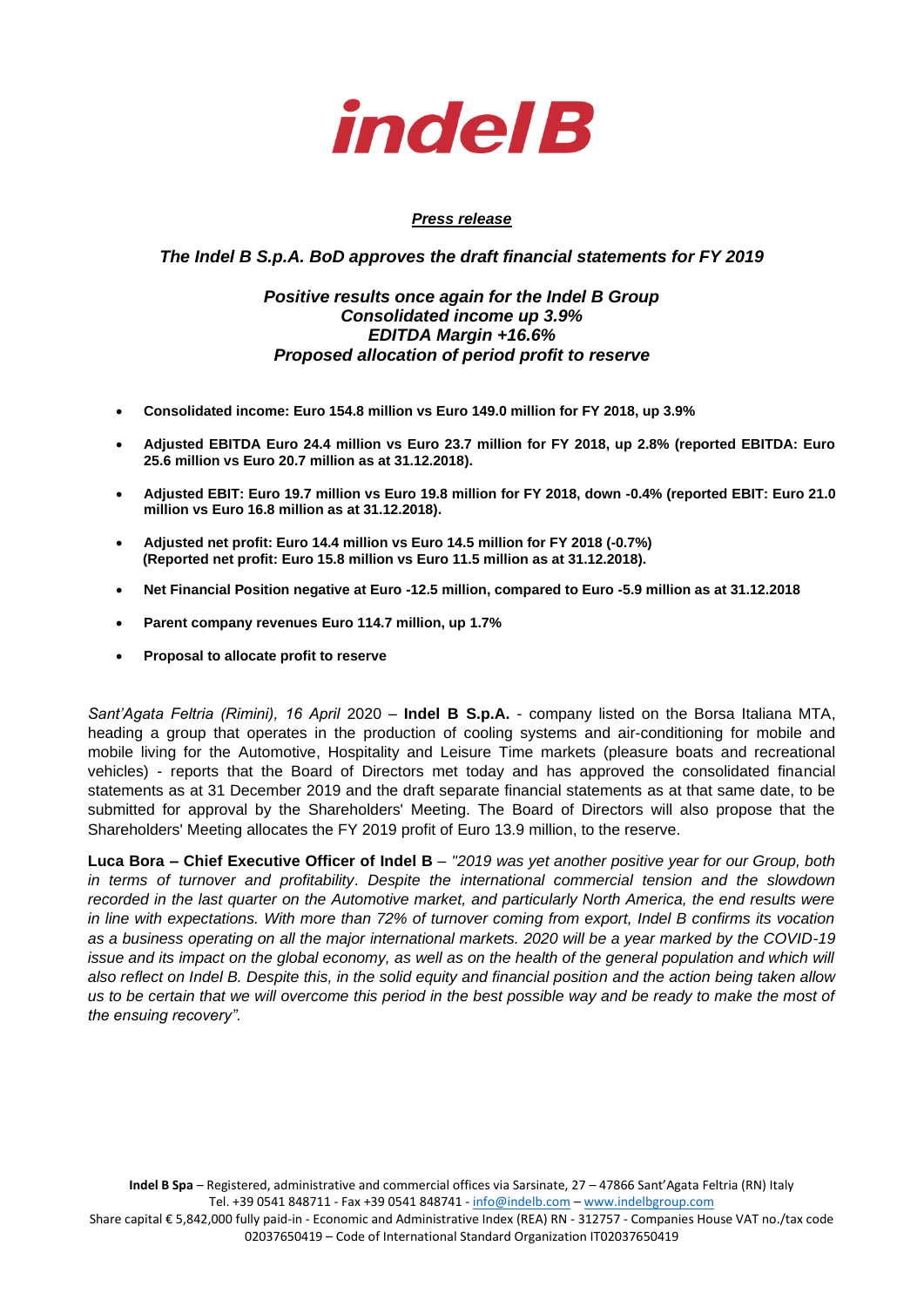# **Consolidated total revenues**

In FY 2019, the Indel B Group recorded revenues of Euro 154.8 million, up 3.9% on 2018 (Euro 149.0 million).

# Revenues from sales by market

| (In thousands of Euro)        | 31/12/2019 | $\frac{0}{0}$ | 31/12/2018 | $\%$   | Var.  | % var.  |
|-------------------------------|------------|---------------|------------|--------|-------|---------|
| Automotive                    | 91,887     | 61.6%         | 91,920     | 63.0%  | (33)  | 0.0%    |
| Hospitality                   | 15,520     | 10.4%         | 15,697     | 10.8%  | (177) | $-1.1%$ |
| Leisure time                  | 13,709     | 9.2%          | 12,334     | 8.5%   | 1,375 | 11.1%   |
| <b>Cooling Appliances</b>     | 5,636      | 3.8%          | 5,105      | 3.5%   | 531   | 10.4%   |
| Components and spare parts    | 22,516     | 15.1%         | 20.857     | 14.3%  | 1,659 | 8.0%    |
| % Revenues from product sales | 149,268    | 100.0%        | 145,913    | 100.0% | 3,355 | 2.3%    |
| Other revenues                | 3,095      | 2.0%          | 837        | 0.6%   | 2,258 | 269.8%  |
| <b>Revenues from sales</b>    | 152,363    | 98.4%         | 146,750    | 98.5%  | 5,613 | 3.8%    |
| Other revenues                | 2,434      | 1.6%          | 2,295      | 1.5%   | 139   | 6.1%    |
| <b>Total revenues</b>         | 154,797    | 100%          | 149,045    | 100%   | 5,752 | 3.9%    |

2019 turnover growth mainly comes from the Leisure (+11.1%) and Cooling Appliances (+10.4%) markets, which recorded good growth rates. More specifically, performance of Leisure products was determined above all by the Marine market, whose sales increased both thanks to a good segment performance and a greater penetration of the nautical market.

The Cooling Appliances market shows an increase in Revenues, mainly deriving from new orders in the Home section, i.e. wine cellars.

The increase recorded in the Components & Spare Parts products (+8%) is generated by the rise in volumes of components sold, mainly as a result of the economic recovery, in particular in Europe.

Revenues from the Automotive market in 2019 came in similar to those recorded in FY 2018 (which had booked an excellent +27.4%), despite the sudden decline recorded in the last quarter of 2019, following the negative cycle that had struck the Automotive market, above all in the United States of America and Europe. The Hospitality market is also in line with that recorded in 2018, with a slight decrease of -1.1% booked in FY 2019, mainly connected with lesser volumes of products for hotels than last year.

As regards the reclassification by sales channels, the OEM<sup>1</sup> (Original Equipment Manufacturer) channel booked a rise of +1.3%, equal to Euro 75.9 million. The AM<sup>2</sup> (After Market) channel saw an increase in Revenues of 3.9%, for a total of Euro 50.0 million, whilst the Others sale channel recorded a rise of +2.2% or Euro 23.4 million on the Euro 22.8 million booked for the same period of 2018.

Geographically, FY 2019 saw approximately 72.4% of the Group's "Revenues from product sales" from outside Italy, whilst more than 25.2% come from outside Europe, thereby confirming Indel B as a global company. In 2019, the incidence of each area on the total did not change significantly, remaining in line with FY 2018.

The greatest change was seen in Revenues from the Americas (+10.2%), the value of which goes from 19.9% in FY 2018 (Euro 29.1 million) to 21.5% in 2019 (Euro 32.1 million), mainly thanks to a greater penetration of Automotive and Leisure market customers.

*<sup>1</sup>*OEM Original Equipment Manufacturer. *Customer segment that purchases third party manufacturer components*  specifically designed for use in the products sold or finished products, which are therefore marketed under own brand. *The OEM channel is transversal to all markets.*

*<sup>2</sup> AM (After Market) Sales channel characterised by the manufacture of goods developed not according to customised projects commissioned on specific customer request, but rather intended for marketing under own brand or the "ISOTHERM" brand owned by Indel Webasto Marine, by Indel B.*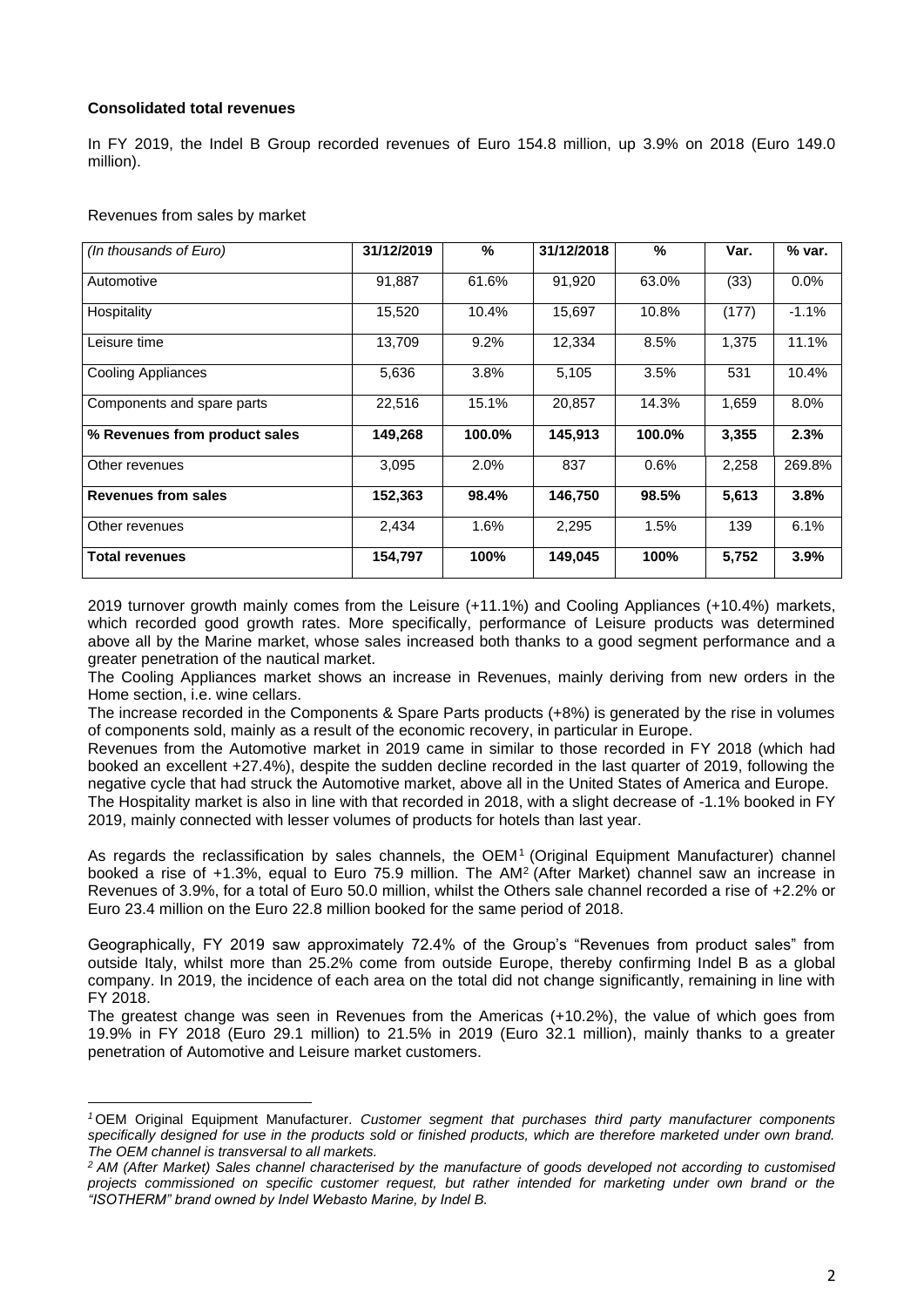Revenues from Europe (excluding Italy) (-0.2%) also remained basically in line with FY 2018, the result of which, of Euro 70.6 million (48.4%), was instead booked as Euro 70.5 million (47.2%) in 2019, due to the downturn recorded on the Automotive and Cooling Appliance markets, offset by the increase in the Leisure and Components & Spare Parts markets.

Italy confirms its growth trend (+3.9%), going from 27.2% market incidence in 2018 (Euro 39.6 million) to 27.6% in 2019 (Euro 41.2 million), mainly thanks to the rise in sales recorded by the Group on the Cooling Appliance and Leisure markets.

In the Rest of the World, "Revenues from product sales" reduced by -15.7%, going from a 2018 result of Euro 6.6 million to Euro 5.5 million in 2019 as an effect of the reduction in revenues from product sales booked on almost all the markets on which the Group operates.

Other revenues go from Euro 0.8 million in 2018 to approximately Euro 3.1 million in FY 2019, following the charge-back to certain American customers of duties introduced by the American administration for products manufactured in China and sold in the USA, paid by the Company.

# **Analysis of the Group's economic, equity and financial performance**

#### EBITDA and Adjusted EBITDA

During the year, EBITDA rose by Euro 4.9 million, with an EBITDA margin of +16.6%, going from Euro 20.7 million in the year closed at 31 December 2018 to Euro 25.6 million in the financial year closed as at 31 December 2019.

During the year under review, the Group recorded an increase in "Total revenues and income" of Euro 5.7 million (+3.9%), from Euro 149.0 million in the year ended 31 December 2018 to Euro 154.8 million in the year ended 31 December 2019. As a percentage of Total revenues, EBITDA rose by 13.9% in the year ended 31 December 2018 to 16.6% in the year ended 31 December 2019, mainly due to non-recurring items that had a positive impact on this indicator in the years ended 31 December 2019 and 2018. In particular, the non-recurring components refer to the revaluation of the equity investment in Guangdong Iceco Enterprise Co. Ltd. in 2019 and the write-off of the same in 2018.

Net of non-recurring items, EBITDA rose by approximately Euro 0.7 million (+2.8%), from Euro 23.7 million in the year ended at 31 December 2018 to Euro 24.4 million in the year ended at 31 December 2019. In percentage terms, the incidence of adjusted EBITDA on adjusted total revenues is 15.9% for the year ended on 31 December 2018 and 15.8% for the year ended on 31 December 2019, remaining constant on the previous year.

#### Operating profit and Adjusted Operating profit

"Operating profit" rose by Euro 4.2 million (+25.0%), from Euro 16.8 million in the year ended 31 December 2018 to Euro 21.0 million in the year ended 31 December 2019. This performance was attributable to the increase of Euro 4.9 million recorded by EBITDA and the increase of Euro 0.7 million in "Amortisation, depreciation provisions and impairments". As a percentage of "Total revenues", there was an increase of 2.3 percentage points from 11.3% in the year ended 31 December 2018 to 13.5% in the year ended 31 December 2019.

#### Net profit and adjusted net profit

The Indel B Group closes FY 2019 with net profit of approximately Euro 15.8 million, up around Euro 4.3 million (+37%) on 2018's Euro 11.5 million.

Net of non-recurring items, period profit comes in at Euro 14.4 million in the year ended 31 December 2019, as compared with Euro 14.5 million for the same period of 2018, accounting for 9.3% of total adjusted revenues for the year ended 31 December 2019, as compared with 9.7% for the year ended at 31 December 2018.

#### Net financial position

The Net Fncial Position as at 31 December 2019 is negative for Euro 12.5 million, a worsening of Euro 6.6 million on 31 December 2018, when the negative balance came to Euro 5.9 million.

Share capital € 5,842,000 fully paid-in - Economic and Administrative Index (REA) RN - 312757 - Companies House VAT no./tax code 02037650419 – Code of International Standard Organization IT02037650419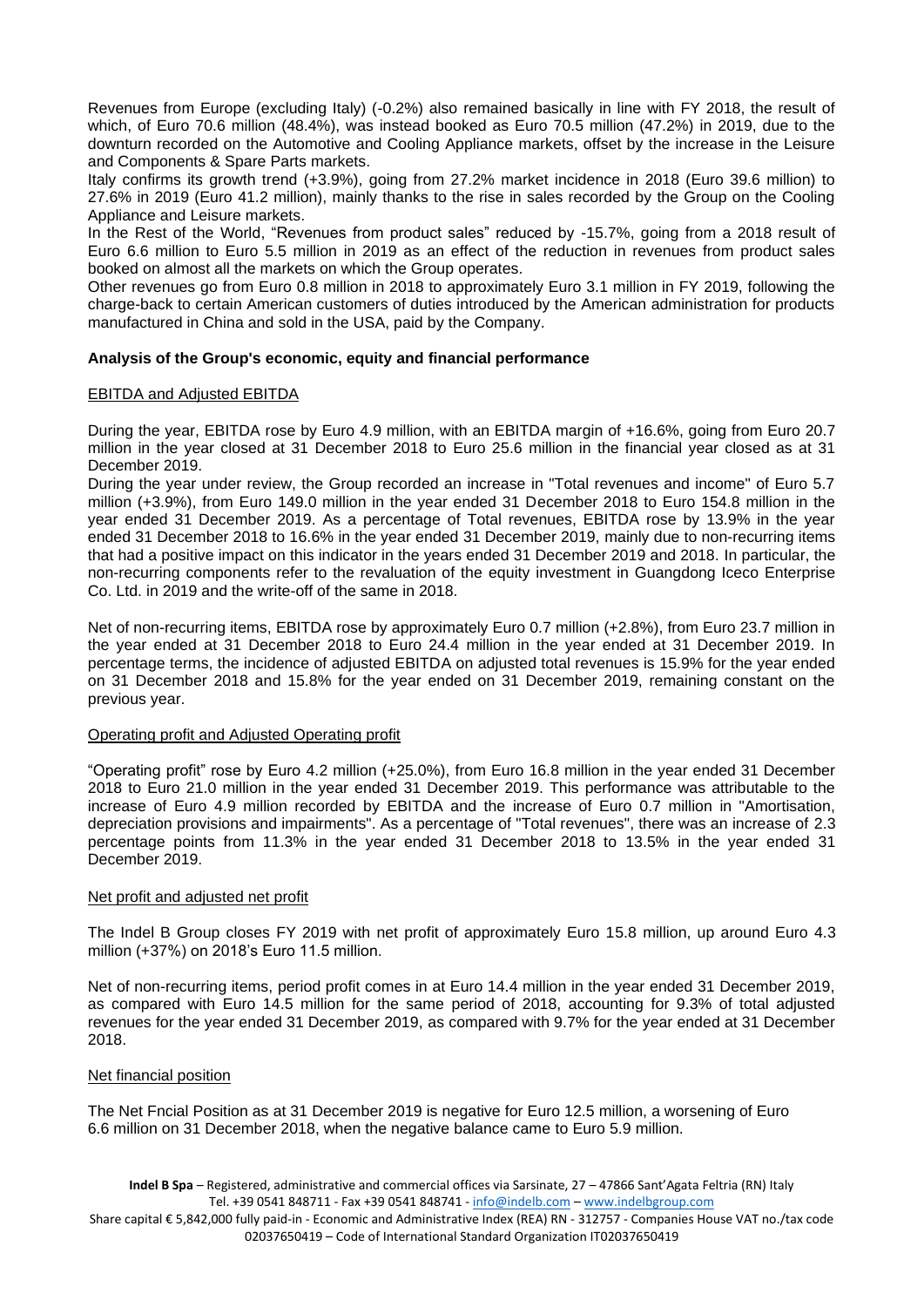Other financial payables include an earn-out of Euro 5.4 million relative to the acquisition of Elber for the period 2018-2021 and the payable for right of use in the amount of Euro 2.9 million.

#### **Annual financial statements of the parent company, Indel B S.p.A.**

The Board of Directors has also approved the draft 2019 annual financial statements of the parent company, Indel B S.p.A.

In FY 2019, the Company recorded revenues of Euro 114.7 million, up 1.7% on the Euro 112.8 million booked for FY 2018.

Adjusted EBITDA as at 31 December 2019 is Euro 17.9 million vs Euro 17.4 million for FY 2018, up 3%.

Adjusted EBIT comes to Euro 15.6 million, as compared with Euro 15.8 million in FY 2018, down -1%.

Net adjusted profits are Euro 12.4 million, down -3% on the Euro 12.8 million of FY 2018. The worsening is brought about by greater amortisation/depreciation in 2019 as compared with 2018 and exchange gains deriving from the earn-out payable linked to the acquisition of the Brazilian company, expressed in BRL, recorded in FY 2018.

The Indel B S.p.A. statement of financial position reports shareholders' equity of Euro 82.5 million (Euro 74.4 million in 2018) and Net Financial Position of Euro 12.8 million (net debt of Euro 5.5 million as at 31 December 2018). Other financial payables include an earn-out of Euro 5.4 million relative to the acquisition of Elber for the period 2018-2021 and the payable for right of use in the amount of Euro 2.9 million.

#### **Significant events after 31 December 2019**

On 09 March 2020, the Chinese fund Guangdong Tianhu Asset Management Co. Ltd, ("Guangdong Tianhu"), reported that it would not be completing on the framework agreement stipulated on 11 April 2019, which had already been postponed until 31 March 2020, for the purchase of the entire equity investment held in the share capital of Guangdong Iceco Enterprise Co. Ltd, equal to 27.3% of the share capital. Indel B Spa will therefore maintain its 27.3% stake held in Guangdong and will collect the amount paid by way of transaction guarantee, into a trust account held with a major Chinese bank, of RMB 9,000,000 (approximately Euro 1.1 million at today's exchange rate) before taxes, equating to 10% of the price agreed by the parties. The amount will be collected after completion of the procedures, which have already been initiated, to release the account. The Fund's choice was mainly dictated by the economic situation of the country, which, partly as a result of the worsening of the duty war with the USA and, most recently, the Coronavirus emergency, is experiencing a significant reduction in domestic economic growth, to such an extent as to drive Guandong Tianhu to review its strategies in respect of the investment in the company Guandong and consequently not to proceed with the purchase of Indel B Spa's investment held in such.

Since January 2020, Italy and indeed the whole world has been experiencing a particularly difficult context due to the pandemic caused by the COVID-19 virus. The Italian government and the various authorities have taken various restrictive measures impacting the population to reduce the contagion and Indel B has taken all the precautions necessary to seek to limit the risks of contagion. These actions, which are compliant with the recommendations given by the Ministry of Health, have since been further strengthened and since early March, all employee travel and third party visits to Indel B have gradually been blocked, common spaces where it is not possible to guarantee the one metre safety distance closed, use of the vending machines prohibited, the environments sanitised, the offices and other working areas equipped with sanitisers and all staff with health masks, also organising smart working wherever possible. The Decree of the President of the Council of Ministers of 20 March then led us to decide to close corporate business in Italy. To date, the production work of Indel B and its Italian subsidiaries is on hold whilst the business of the Group's companies elsewhere across the globe, is continuing to a limited extent, with the exception of China, which is almost fully up and running again now. Italian employees have been assigned the supplementary earnings fund ("CIG") benefit. Some continue to smart work part-time. A great many customers and suppliers throughout the world have also temporarily ceased operating. At present, the Indel B Group is focussed on taking all precautions necessary to protect its workers.

#### **Outlook**

Following the pandemic that struck all countries starting early 2020, and which is not, as yet, even approaching a complete resolution, the general economic situation remains complex, significantly modifying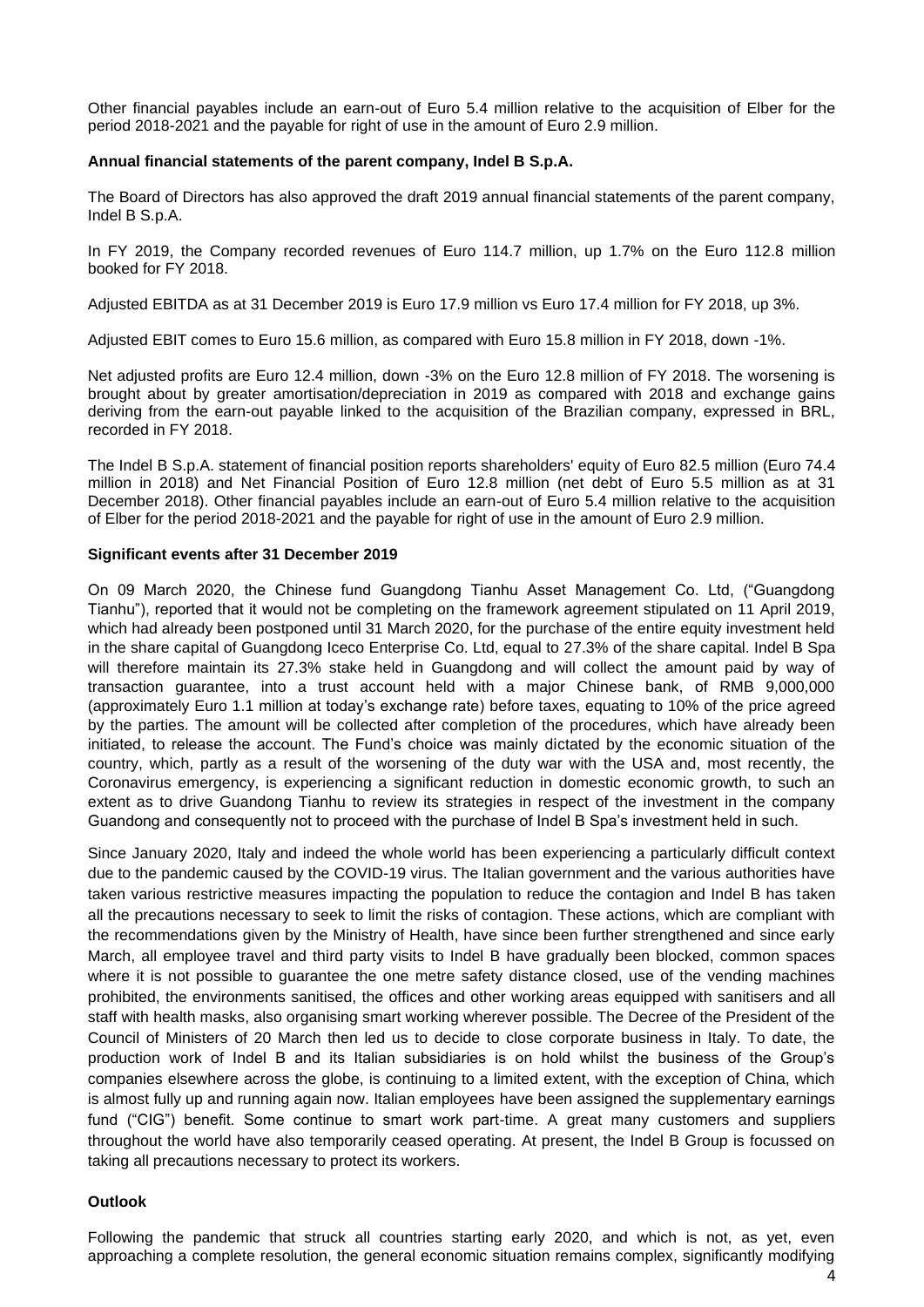the performance of all markets and making it very difficult to forecast the Group's financial results and performance.

## **Proposed authorization to purchase treasury shares**

The Board of Directors has also resolved to submit to the Shareholders' Meeting the proposal to authorise the purchase and disposal of treasury shares, being the previous plan in the final phase, for a period of 18 months in compliance with current EU and national regulations in order to:

- implement equity incentive plans in whatever form they are structured or make free allocations to shareholders and fulfil obligations deriving from warrants, convertible financial instruments,
- acquire a portfolio of treasury shares available for use in the context of extraordinary finance transactions and/or other uses deemed to be of financial, management and strategic interest to the Company,
- use its own shares as an investment object for an efficient use of the liquidity generated by the Company's characteristic assets, and finally
- contain abnormal price movements and regularise trading and price trends, to support the liquidity of the stock and market efficiency.

Authorisation is requested for the purchase of own shares, in one or more times and up to a maximum number that, considering the Indel B shares held each time in the portfolio by the Company and by its subsidiaries, shall not exceed one fifth of the Company's share capital or for a maximum total value of Euro 3 million.

The Board of Directors resolved to propose to the Shareholders' Meeting that the purchase of own shares be carried out on regulated markets and that the purchase price shall be no more than 10% above or below the official stock market price of the shares recorded by Borsa Italiana S.p.A. in the session prior to each individual operation, in any case in compliance with the terms and conditions set out by applicable national and European Community legislation and admitted market practices in force at the time.

Finally, it should be noted that, as of today, the Company directly holds no. 96,230 treasury shares, equal to 1.65% of the share capital.

For further information regarding the proposal for request of authorisation for the purchase and disposal of own shares, please make reference to the directors' explanatory report, which shall be published within the time limits and according to the procedures established by the legislation and regulations in force.

#### **Other decisions**

The Board has also today approved:

- the Report on Corporate Governance and Ownership Structures in accordance with Art. 123-*bis* of Italian Legislative Decree no. 58 of 24 February 1998
- the Report on the remuneration policy and compensation paid, in accordance with Art. 123-*ter* of Italian Legislative Decree no. 58 of 24 February 1998 and Art. 84-*quater* of CONSOB Regulation no. 11971/1999
- the 2019 Non-Financial Statement pursuant to the Italian Legislative Decree no. 254/2016 prepared as part of the Management Report of which it constitutes a specific section

The Board of Directors has called the Shareholders' Meeting for 27 May, 2020, at a single call, applying the option of ruling on a designated representative in accordance with Art. 135-*undecies* of the Consolidated Law on Finance for the exercise of the voting rights, in application of the Decrees of the President of the Council of Ministers of 08 March 2020 and 09 March 2020 (the "Cura-Italia" Decree), which prohibit all movement of natural persons throughout national territory and all forms of assembly of people in public places or places open to the public, in order to respect the various anti-contagion COVID-19 measures. The

Share capital € 5,842,000 fully paid-in - Economic and Administrative Index (REA) RN - 312757 - Companies House VAT no./tax code 02037650419 – Code of International Standard Organization IT02037650419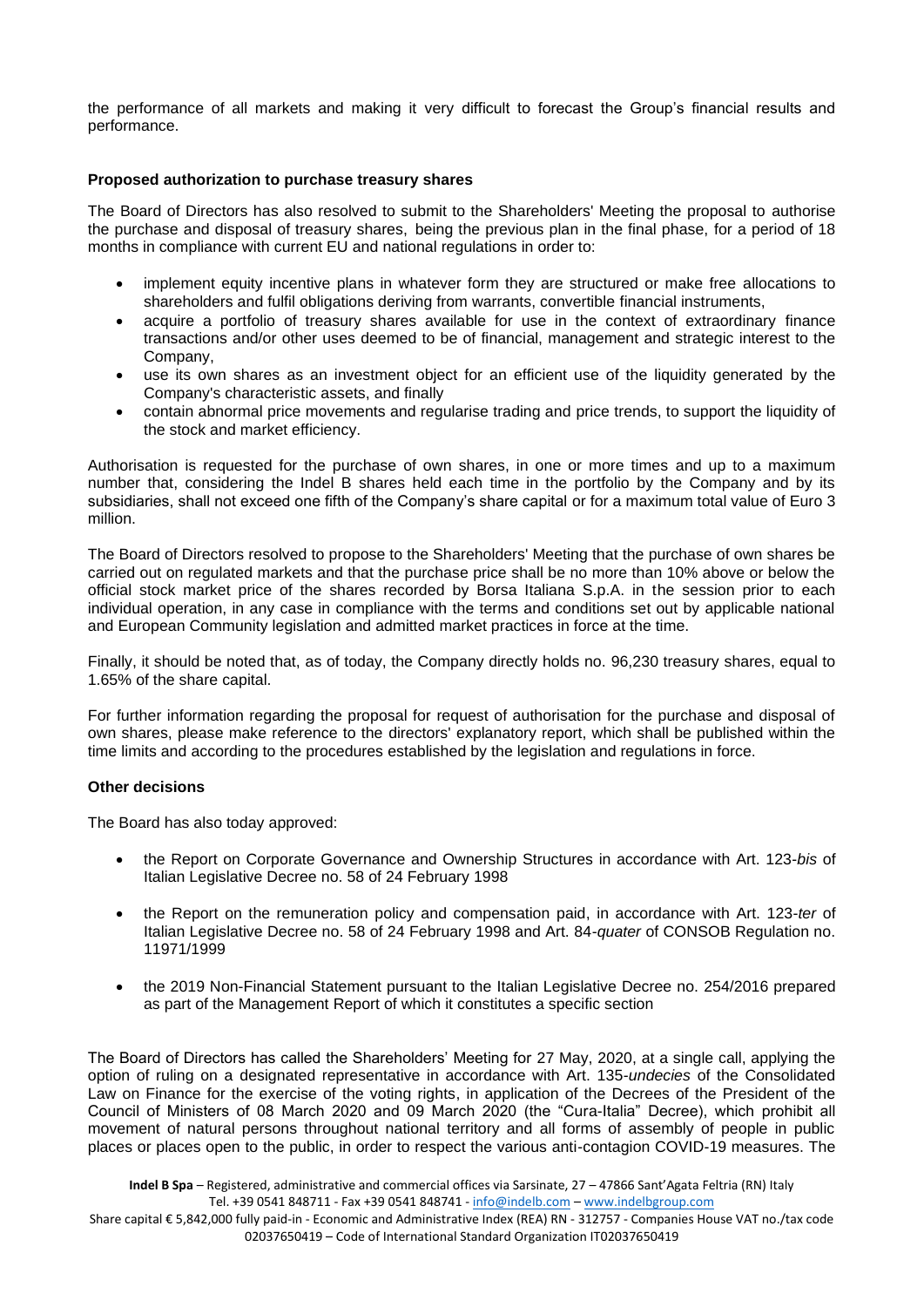relative call notice to the Shareholders' Meeting shall be published and made available on the company website and on the centralised storage mechanism, where the illustrative reports to the Shareholders' Meeting on the proposals concerning the matters on the agenda shall also be made available in accordance with the legally-established deadlines and means.

The Company's Board of Directors has also both assessed the independence of its non-executive directors, Enrico Loccioni and Salvatore Giordano and, on the basis of the declarations made by the parties concerned and the information available to the Board, has resolved that they meet the independence requirements in accordance with the provisions of Articles 147-*ter*, paragraph 4 and 148, paragraph 3 of the Consolidated Finance Act and Art. 3 of the Governance Code; and considered whether the requirements of honour and professionalism are met by the Board of Auditors, again, on the basis of communications received from the parties concerned and the additional information available to the Board, it resolved that these assessments were successful in accordance with the provisions of Article 148 of the Consolidated Finance Act and the implementing regulation adopted by Decree of the Ministry of Grace and Justice no. 162/2000.

## **Allocation of FY 2019 profit**

The Board of Directors will propose to the Shareholders' Meeting convened for this coming 27 May 2020 at single call, to allocate the profit of Euro 12.2 million to the reserve, having observed the provisions of Art. 2430 of the Italian Civil Code.

## \* \* \* \* \* \* \* \* \*

The Manager appointed to prepare the company accounting documents, Mirco Manganello, declares in accordance with paragraph 2, Article 154-*bis* of the Consolidated Law on Finance that the accounting disclosure contained in this release coincides with the results of the documents, books and accounting entries.

Please note that the data of the financial statements relative to FY 2019 given in this release has not yet been fully audited by the independent auditing firm.

## **Document filing**

All documents relative to the Shareholders' Meeting will be made available to the public within the deadline set by the laws at the Company's office, at the Italian Stocke Exchange's office , on the Consob-authorised storage device "**1info**" ([www.1info.it\)](file:///C:/Users/paols/AppData/Local/Microsoft/Windows/INetCache/Content.Outlook/QB1LYT4T/www.1info.it) and the dedicated sections of the website [www.indelbgroup.com.](file:///C:/Users/paols/AppData/Local/Microsoft/Windows/INetCache/Content.Outlook/QB1LYT4T/www.indelbgroup.com) All other documents and information relative to the shareholders' meeting will also be made available on the company's website.

## **CONFERENCE CALL**

*On Thursday, 16 April 2020, at 5.00pm (CET) - 3.00pm (GMT) 11.00am (EST), the conference call will be held with the financial community, during which the Group's 2019 economic-financial results will be discussed. Connect by calling the following telephone numbers: from Italy + 39 02 805 88 11, from the United Kingdom + 44 121 281 8003, from the USA +1 718 7058794 USA (green line) +1 855 2656959.*

*Before the telephone conference, the presentation slides can be downloaded from the Investor Relations page of the Indel B website [http://www.indelbgroup.com/en/presentations](http://www.indelbgroup.com/en/en/presentations)*

\* \* \* \*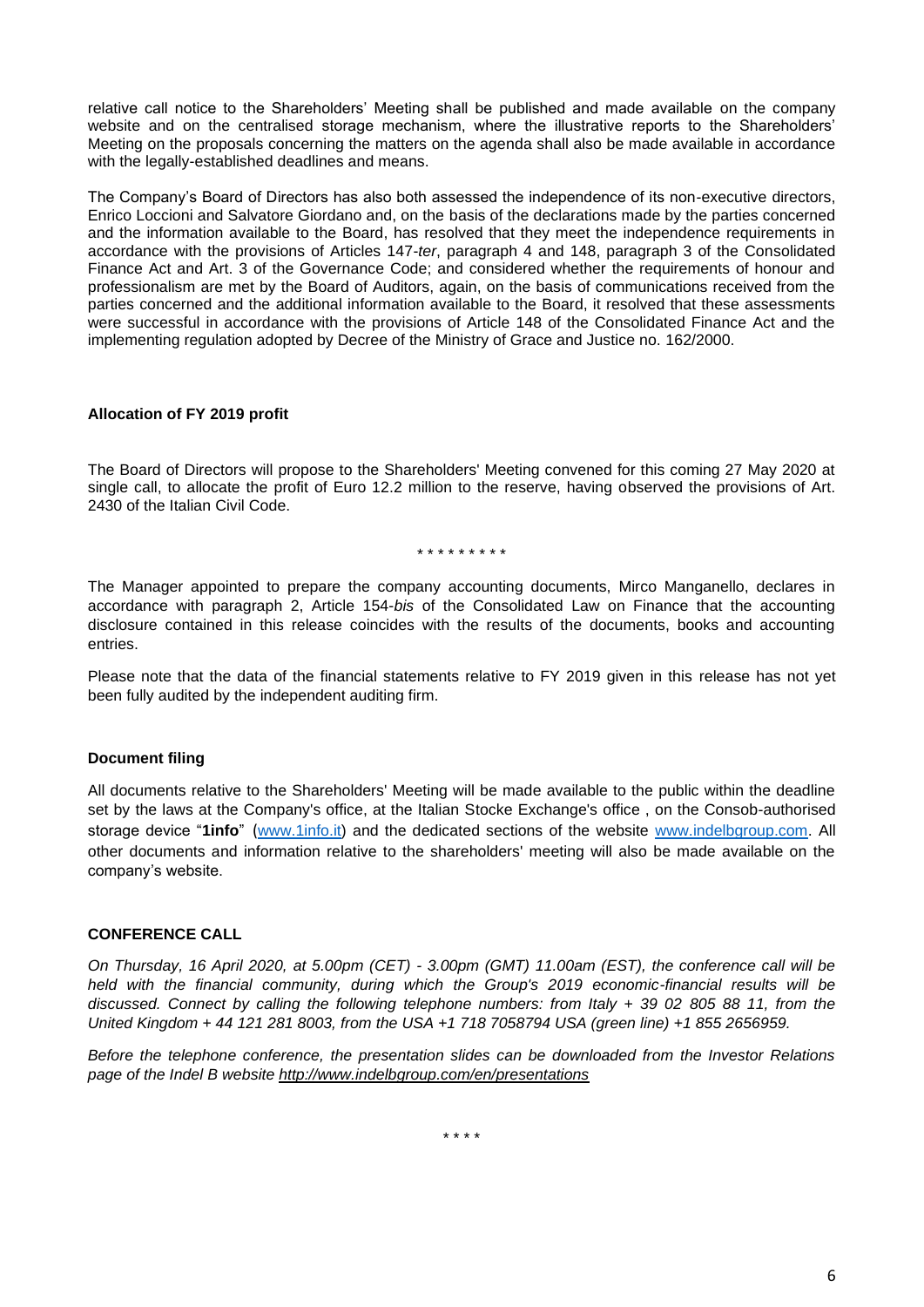*Indel B S.p.A. is a company listed on the MTA segment of the Italian stock exchange and is controlled by AMP.FIN S.r.l., in turn held entirely by the Berloni family. Indel B S.p.A. heads an important Group that operates worldwide and has been active for the last 50 years in the mobile cooling sector applicable to the Automotive, Leisure time and Hospitality cooling segments. The Group also operates in mobile climate control, with specific reference to the Automotive market, represented by commercial vehicles, minibuses, ambulances, agricultural and earth-moving machinery, and in the Cooling Appliances sector, which mainly comprises cellars for storing wine and small refrigerators for storing milk. The company has a market cap of approximately Euro 74 million.*

# **Contact details**

| <i>INDEL B</i>              | <b>POLYTEMS HIR</b>            | <b>FAST-COM</b>                |
|-----------------------------|--------------------------------|--------------------------------|
| Controller & IR             | IR and Financial Disclosures   | Media Relations                |
| Consuelo Vagnini            | Bianca Fersini Mastelloni      | Paolo Santagostino             |
| +39 0541 848 855            | +39 06.69923324; +39 336742488 | +39 349 3856585                |
| consuelo.vagnini@indelb.com | b.fersini@polytemshir.it       | paolo.santagostino@fast-com.it |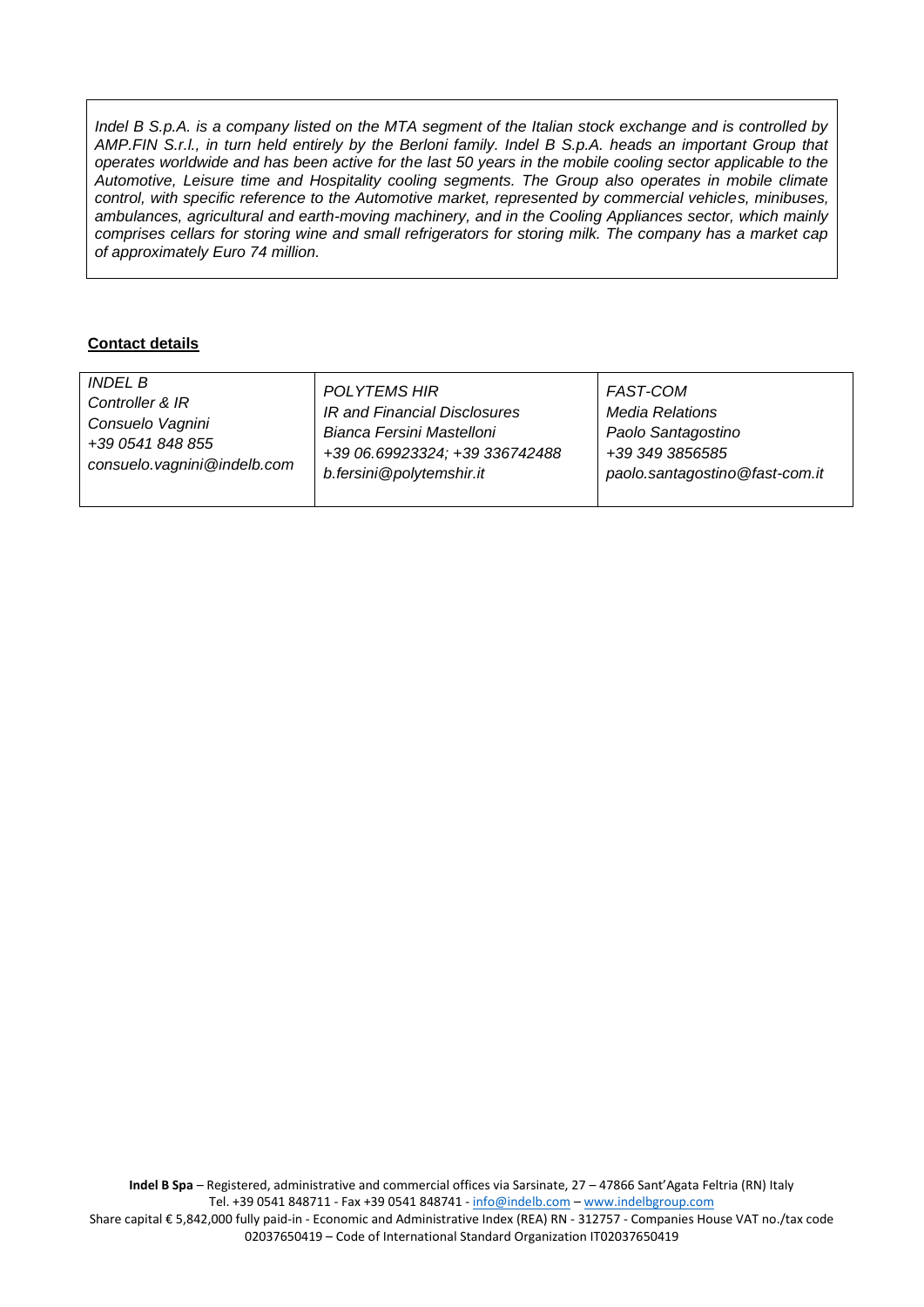# Attached:

- 1 Consolidated income statement
- 2 Consolidated statement of financial position
- 3 Consolidated statement of cash flows
- 4 Income statement of Indel B S.p.A.
- 5 Statement of financial position of Indel B S.p.A.
- 6 Statement of cash flows of Indel B S.p.A.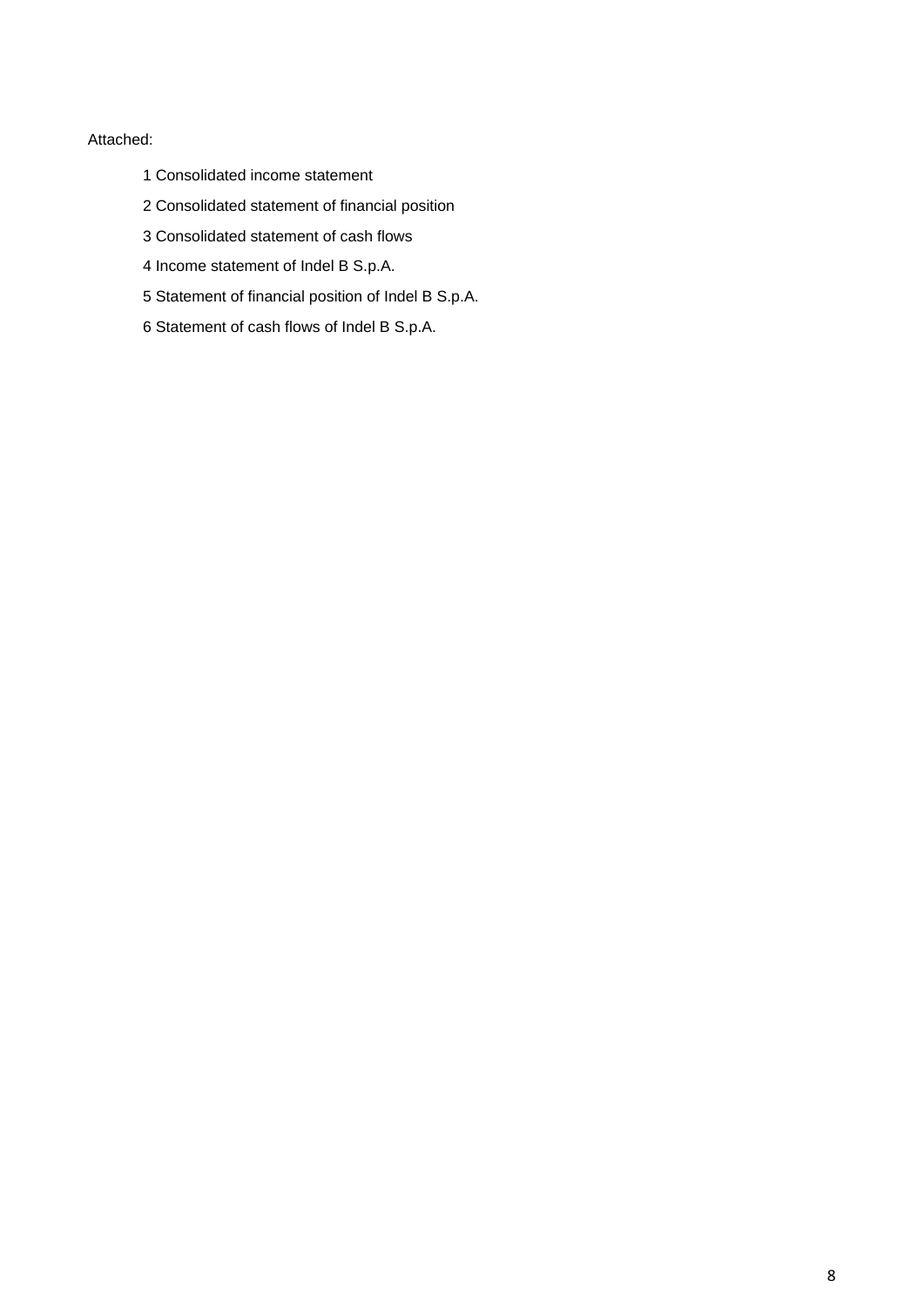## **Attachments:**

## **Table 1 - Consolidated income statement**

| (In thousands of Euro)                                                             | 31/12/2019 | %        | 31/12/2018 | %         | Var.                     | % var.    |
|------------------------------------------------------------------------------------|------------|----------|------------|-----------|--------------------------|-----------|
| Income                                                                             | 152,363    | 98.4%    | 146,750    | 98.5%     | 5,613                    | 3.8%      |
| Other revenues and income                                                          | 2,434      | 1.6%     | 2,295      | 1.5%      | 139                      | 6.1%      |
| <b>Total revenues</b>                                                              | 154,797    | 100.0%   | 149,045    | 100.0%    | 5,752                    | 3.9%      |
| Purchases and consumption of raw materials,<br>semi-finished and finished products | (87,072)   | $-56.2%$ | (84, 983)  | $-57.0%$  | (2,089)                  | 2.5%      |
| Costs for services                                                                 | (19, 173)  | $-12.4%$ | (17,073)   | $-11.5%$  | (2,100)                  | 12.3%     |
| Payroll costs                                                                      | (25, 675)  | $-16.6%$ | (23, 349)  | $-15.7\%$ | (2,326)                  | 10.0%     |
| Other operating costs                                                              | (810)      | $-0.5%$  | (1,094)    | $-0.7%$   | 284                      | $-26.0%$  |
| Share of net profit of investments accounted<br>for using the equity method        | 3.565      | 2.3%     | (1, 815)   | $-1.2%$   | 5.,380                   | $-296.4%$ |
| Amortisation, depreciation, provisions and<br>impairment                           | (4,663)    | $-3.0\%$ | (3,919)    | $-2.6%$   | (744)                    | 19.0%     |
| <b>EBIT</b>                                                                        | 20,969     | 13.5%    | 16,812     | 11.3%     | 4,157                    | 24.7%     |
| Net financial income (expense)                                                     | (373)      | $-0.2%$  | 117        | 0.1%      | (490)                    | $-418.8%$ |
| Income from (expense on) equity investments                                        |            | 0.0%     |            | 0.0%      | $\overline{\phantom{a}}$ | #DIV/0!   |
| <b>Pre-tax result</b>                                                              | 20,969     | 13.5%    | 16,812     | 11.3%     | 4,157                    | 24.7%     |
| Income taxes                                                                       | (4,825)    | $-3.1%$  | (5, 413)   | $-3.6%$   | 588                      | $-10.9%$  |
| <b>Period result</b>                                                               | 15,771     | 10.2%    | 11,516     | 7.7%      | 4,255                    | 36.9%     |
| Minority profit (loss) for the period                                              | 31         | 0.0%     | (12)       | $0.0\%$   | 43                       | $-358.3%$ |
| <b>Group period result</b>                                                         | 15,740     | 10.2%    | 11,528     | 7.7%      | 4,212                    | 36.5%     |
| Basic and diluted earnings per share (in Euro)                                     | 2.71       |          | 1.97       |           |                          |           |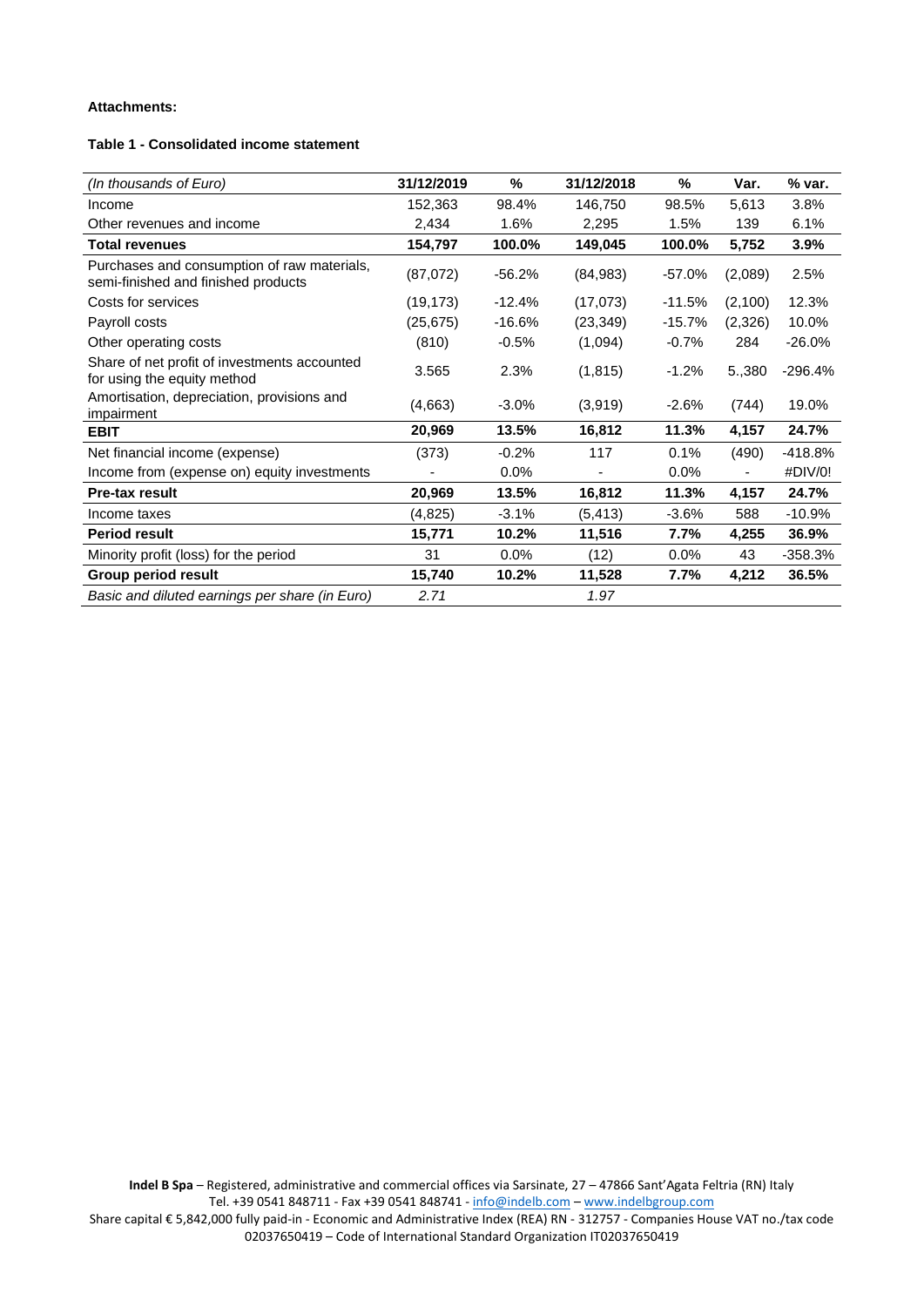**Table 2 - Consolidated statement of financial position**

| (In thousands of Euro)                              | 31/12/2019 | 31/12/2018 | Var.     | % var.    |
|-----------------------------------------------------|------------|------------|----------|-----------|
| <b>ASSETS</b>                                       |            |            |          |           |
| <b>Non-current assets</b>                           |            |            |          |           |
| Goodwill                                            | 8,527      | 7,146      | 1,381    | 19.3%     |
| Other intangible assets                             | 8,852      | 10,203     | (1, 351) | $-13.2%$  |
| Tangible assets                                     | 33,018     | 27,085     | 5,933    | 21.9%     |
| Right of use                                        | 2,965      |            | 2,965    | 100%      |
| Equity investments measured using the equity method | 17,279     | 10,870     | 6,409    | 59.0%     |
| Other investments                                   | 66         | 66         |          | 0.0%      |
| Other receivables and non-current assets            | 91         | 243        | (152)    | $-62.6%$  |
| Deferred tax assets                                 | 1,169      | 913        | 256      | 0.0%      |
| <b>Total non-current assets</b>                     | 71,967     | 56,526     | 15,441   | 27.3%     |
| <b>Current assets</b>                               |            |            |          |           |
| Inventories                                         | 37,576     | 38,811     | (1, 235) | $-3.2%$   |
| Trade receivables                                   | 26,786     | 28,446     | (1,660)  | $-5.8%$   |
| Cash and equivalents                                | 20,880     | 19,009     | 1,871    | 9.8%      |
| Income tax receivables                              | 526        | 77         | 449      | 583.1%    |
| Other receivables and current assets                | 4,574      | 2,996      | 1,578    | 52.7%     |
| Available-for-sale assets                           |            |            |          | 0.0%      |
| <b>Total current assets</b>                         | 90,342     | 89,339     | 1,003    | 1.1%      |
| <b>TOTAL ASSETS</b>                                 | 162,309    | 145,865    | 16,444   | 11.3%     |
| <b>SHAREHOLDERS' EQUITY AND LIABILITIES</b>         |            |            |          |           |
| <b>Shareholders' equity</b>                         |            |            |          |           |
| Share capital                                       | 5,842      | 5,842      |          | 0.0%      |
| Reserves                                            | 69,085     | 63,476     | 5,637    | 8.9%      |
| Period result                                       | 13,958     | 11,528     | 2,430    | 21.1%     |
| <b>Total shareholders' equity</b>                   | 90,667     | 80,846     | 9,821    | 12.1%     |
| Net minority interest                               |            |            |          |           |
| Minority interests in capital share and reserves    | 40         | 32         | 8        | 25.0%     |
| Minority interests period result                    | 31         | (12)       | 43       | $-358.3%$ |
| Total net equity of minority interests              | 71         | 20         | 51       | 255.0%    |
| <b>Non-current liabilities</b>                      |            |            |          |           |
| Provisions for risks and charges                    | 1,855      | 1,715      | 140      | 8.2%      |
| Employee benefits                                   | 1,941      | 1,902      | 39       | 2.1%      |
| Non-current financial liabilities                   | 21,685     | 18,642     | 3,043    | 16.3%     |
| Deferred tax liabilities                            | 2,738      | 3,035      | (297)    | $-9.8%$   |
| <b>Total non-current liabilities</b>                | 28,219     | 25,294     | 2,925    | 11.6%     |
| <b>Current liabilities</b>                          |            |            |          |           |
| Provisions for risks and charges                    |            |            |          | 0.0%      |
| Trade payables                                      | 24,360     | 25,376     | (1,016)  | $-4.0%$   |
| Income tax payables                                 | 19         | 1,214      | (1, 195) | $-98.4%$  |
| <b>Current financial liabilities</b>                | 11,748     | 6,228      | 5,520    | 88.6%     |
| Other current liabilities                           | 7,225      | 6,887      | 338      | 4.9%      |
| <b>Total current liabilities</b>                    | 43,352     | 39,705     | 3,647    | 9.2%      |
| TOTAL SHAREHOLDERS' EQUITY AND LIABILITIES          | 162,309    | 145,865    | 16,444   | 11.3%     |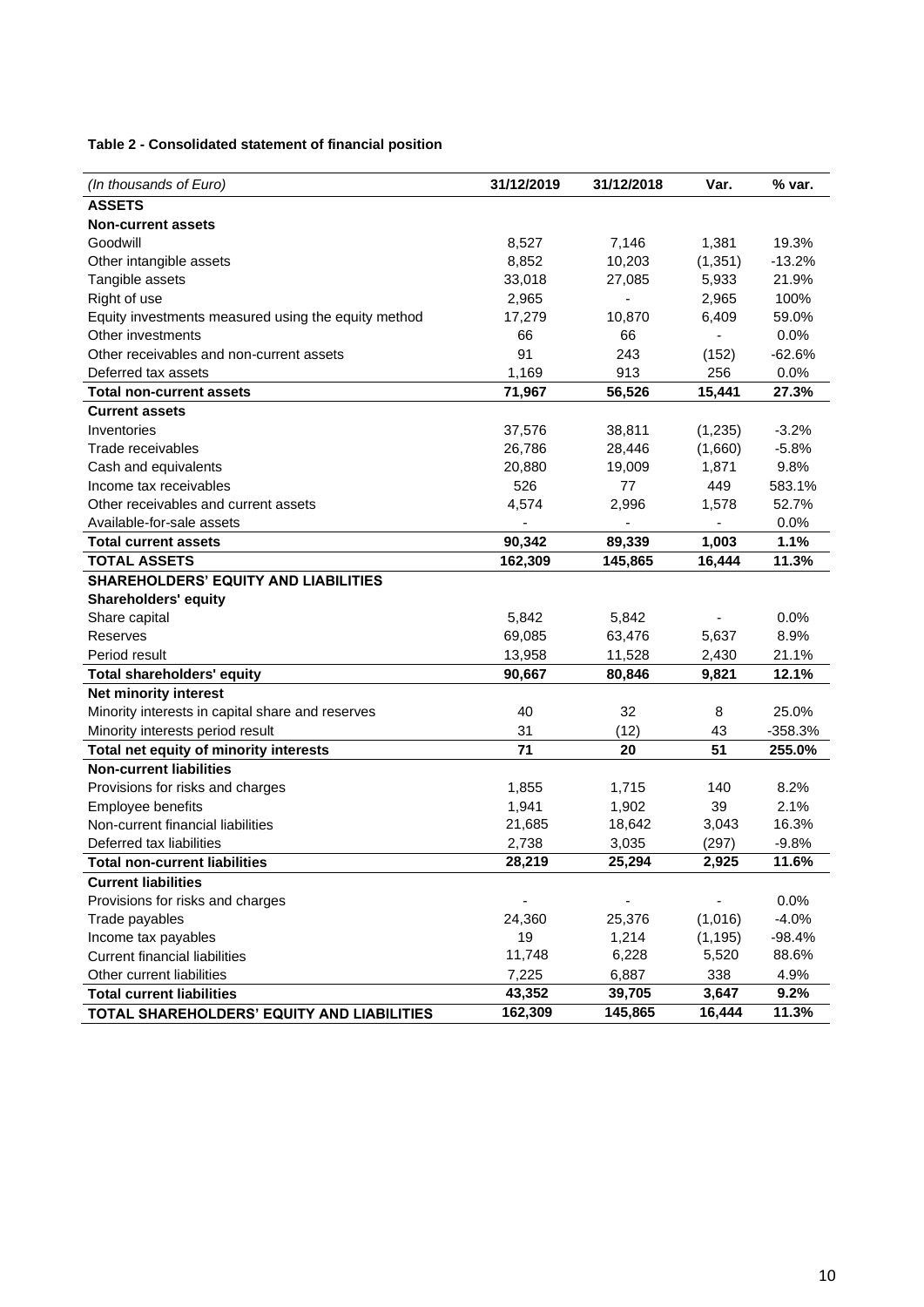## **Table 3 - Consolidated statement of cash flows**

| (In thousands of Euro)                                                             |          | 31/12/2019 31/12/2018 |
|------------------------------------------------------------------------------------|----------|-----------------------|
| <b>OPERATIONS</b>                                                                  |          |                       |
| Pre-tax result                                                                     | 20,596   | 16,929                |
| Adjustments for:                                                                   |          |                       |
| Amortisation/depreciation of tangible and intangible assets                        | 4,318    | 3,728                 |
| Provisions for doubtful debt                                                       | 107      | 124                   |
| Provisions for risks and charges                                                   | 756      | 185                   |
| Provisions for obsolete warehouse                                                  | 115      | (55)                  |
| Share of net profit of investments accounted for using the equity method           | (3, 565) | 1,815                 |
| Net financial income / (expenses)                                                  | 384      | (117)                 |
| Net exchange differences                                                           |          | (261)                 |
| Other non- monetary components                                                     | (529)    | ÷,                    |
| Cash flow from operations before changes to working capital                        | 21,932   | 22,348                |
| Cash flow generated/(absorbed) by changes in working capital:                      | 1,031    | (2, 138)              |
| - Trade receivables and other assets                                               | (82)     | 504                   |
| - Inventories                                                                      | 1,690    | (4, 450)              |
| - Trade payables and other liabilities                                             | (577)    | 1,808                 |
| Tax paid                                                                           | (6,746)  | (4,041)               |
| Net financial expenses paid                                                        | (139)    | (272)                 |
| Use of provisions                                                                  | (489)    | (595)                 |
| Net exchanges differences realised                                                 | 583      | 639                   |
| Cash flow generated/(absorbed) by operations (A)                                   | 16,172   | 15,941                |
| <b>INVESTMENTS</b>                                                                 |          |                       |
| Net investments in tangible and intangible assets                                  | (8, 453) | (4, 553)              |
| Net investments in equity investments                                              |          | (166)                 |
| Cash flows for the year from acquisitions of subsidiaries                          | (2, 420) |                       |
| Dividends collected                                                                | 808      | 828                   |
| Cash flow generated/(absorbed) by investments (B)                                  | (10.047) | (3,891)               |
| <b>FINANCING</b>                                                                   |          |                       |
| Stipulation of mortgages and loans                                                 | 8,000    | 21,500                |
| Repayment of mortgages and loans                                                   | (6, 171) | (18, 386)             |
| Dividends paid                                                                     | (4,027)  | (3,973)               |
| Purchase of treasury shares                                                        | 1,751    |                       |
| Other changes in financial assets and liabilities                                  | (179)    | (6, 247)              |
| Net cash generated from (used in) financing activities (C)                         | (4, 128) | (7, 106)              |
| Increase /(decrease) in liquid funds (A)+(B)+(C)                                   | 1,997    | 4,944                 |
|                                                                                    |          |                       |
| Opening cash and equivalents                                                       | 19,009   | 14,039                |
| Net effect of the conversion of cash and equivalents carried in foreign currencies | (126)    | 26                    |
| Closing cash and equivalents                                                       | 20,880   | 19,009                |

**Indel B Spa** – Registered, administrative and commercial offices via Sarsinate, 27 – 47866 Sant'Agata Feltria (RN) Italy Tel. +39 0541 848711 - Fax +39 0541 848741 - <u>[info@indelb.com](mailto:info@indelb.com)</u> – <u>[www.indelbgroup.com](http://www.indelbgroup.com/)</u> Share capital € 5,842,000 fully paid-in - Economic and Administrative Index (REA) RN - 312757 - Companies House VAT no./tax code 02037650419 – Code of International Standard Organization IT02037650419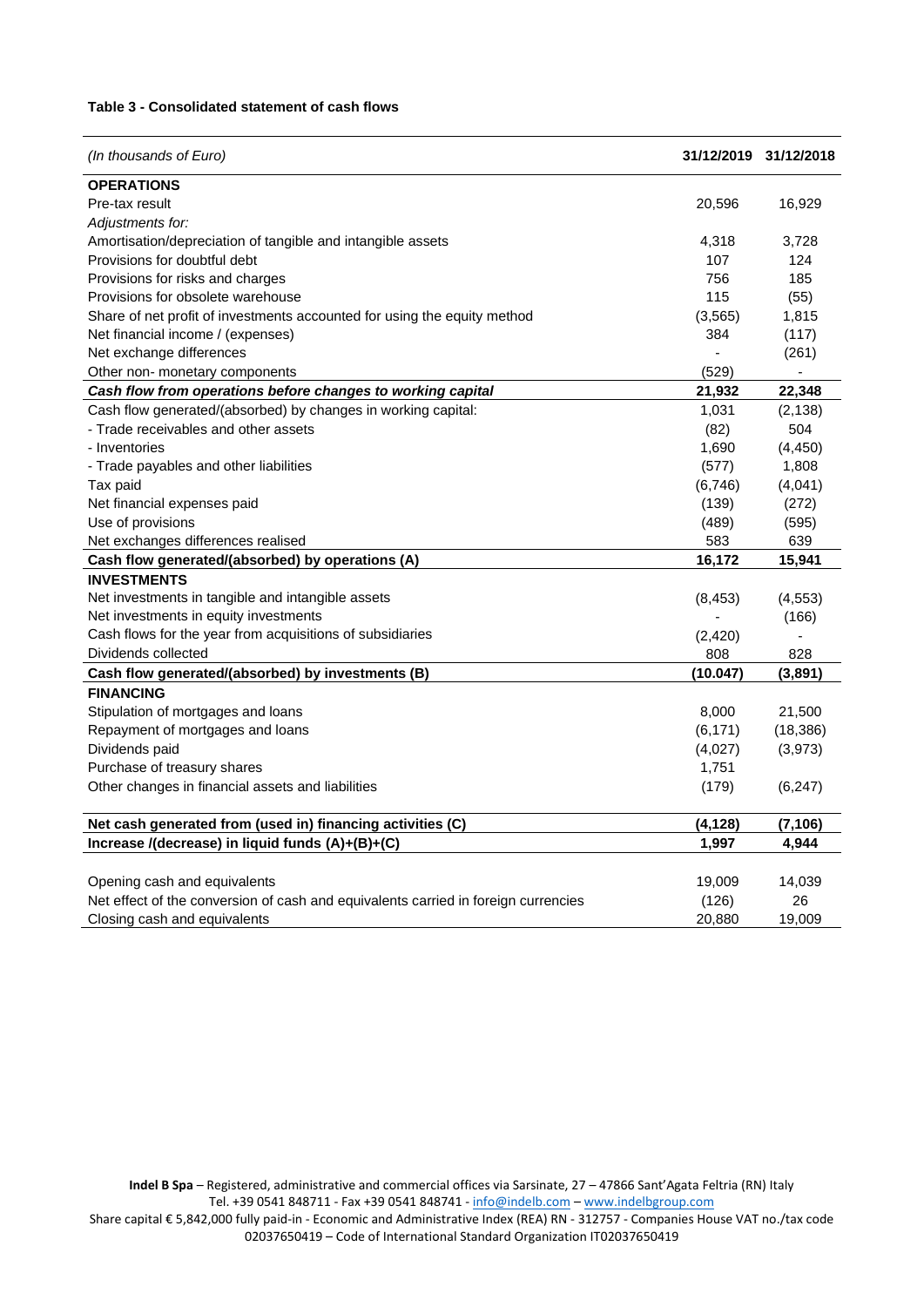# **Table 4 - Income statement of Indel B S.p.A.**

| (In thousands of Euro)                                   | 31/12/2019 | %        | 31/12/2018 | %        | Var.     | % var.    |
|----------------------------------------------------------|------------|----------|------------|----------|----------|-----------|
| Revenues from sales                                      | 112,528    | 98.1%    | 110,762    | 98.2%    | 1,766    | 1.6%      |
| Other revenues and income                                | 2,178      | 1.9%     | 2,005      | 1.8%     | 173      | 8.6%      |
| <b>Total revenues</b>                                    | 114,706    | 100.0%   | 112,767    | 100.0%   | 1,939    | 1.7%      |
| Purchases and consumption of raw                         |            |          |            |          |          |           |
| materials, semi-finished and finished                    | (64, 767)  | -56.5%   | (65,048)   | $-57.7%$ | 281      | $-0.4%$   |
| products                                                 |            |          |            |          |          |           |
| Costs for services                                       | (15, 313)  | $-13.3%$ | (14, 074)  | $-12.5%$ | (1,239)  | 8.8%      |
| Payroll costs                                            | (16, 776)  | $-14.6%$ | (15, 587)  | $-13.8%$ | (1, 189) | 7.6%      |
| Other operating costs                                    | (509)      | $-0.4%$  | (717)      | $-0.6%$  | 208      | $-29.0%$  |
| Amortisation, depreciation, provisions and<br>impairment | (604)      | $-0.5%$  | (3,301)    | $-2.9%$  | 2,697    | $-81.7%$  |
| <b>EBIT</b>                                              | 16,737     | 14.6%    | 14,040     | 12.5%    | 2,697    | 19.2%     |
| Net financial income/(expense)                           | (313)      | $-0.3%$  | 172        | 0.2%     | (485)    | $-282.0%$ |
| Income from equity investments                           | 1,616      | 1.4%     | 1,404      | 1.2%     | 212      | 15.1%     |
| <b>Pre-tax result</b>                                    | 18,040     | 15.7%    | 15,616     | 13.8%    | 2,424    | 15.5%     |
| Income taxes                                             | (4, 160)   | $-3.6\%$ | (4, 493)   | $-4.0%$  | 333      | $-7.4\%$  |
| <b>Period result</b>                                     | 13,880     | 12.1%    | 11,123     | 9.9%     | 2,757    | 24.8%     |
| Basic and diluted earnings per share (in<br>Euro)        |            | 2.39     |            |          | 1.90     |           |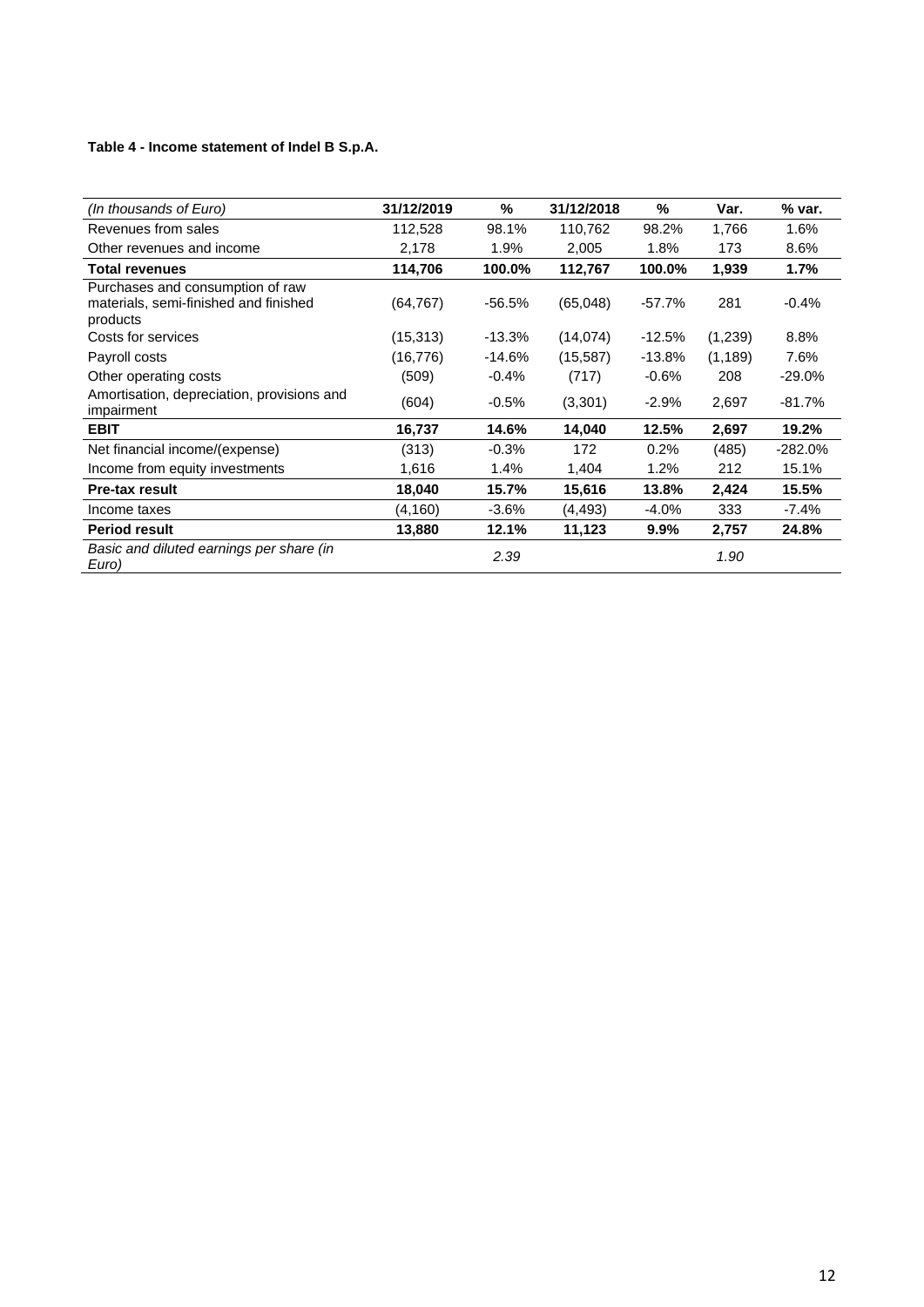# **Table 5 - Statement of financial position of Indel B S.p.A.**

| (In thousands of Euro)                      | 31/12/2019     | 31/12/2018 | Var.     | % var.    |
|---------------------------------------------|----------------|------------|----------|-----------|
| <b>ASSETS</b>                               |                |            |          |           |
| <b>Non-current assets</b>                   |                |            |          |           |
| Intangible assets                           | 1,005          | 1,083      | (78)     | $-7.2%$   |
| Tangible assets                             | 16,594         | 11,152     | 5,442    | 48.8%     |
| Right of use                                | 3,101          |            | 3,101    | 100%      |
| Equity investments                          | 35.540         | 33.107     | 2.433    | 7,3%      |
| Equity investments carried at cost          | 12,086         | 8,318      | 3,768    | 45.3%     |
| Other investments                           | 66             | 66         |          | 0.0%      |
| Non-current financial assets                | $\overline{a}$ |            |          | 0.0%      |
| Other receivables and non-current assets    | 41             | 153        | (112)    | $-73.2%$  |
| Deferred tax assets                         | 929            | 802        | 127      | 15.8%     |
| <b>Total non-current assets</b>             | 71,035         | 54,681     | 16,354   | 29.9%     |
| <b>Current assets</b>                       |                |            |          |           |
| Inventories                                 | 27,116         | 30,318     | (3,202)  | $-10.6%$  |
| Trade receivables                           | 20,454         | 21,760     | (1,306)  | $-6.0%$   |
| Cash and equivalents                        | 19,072         | 16,555     | 2,517    | 15.2%     |
| Income tax receivables                      | 255            |            | 255      | 100%      |
| <b>Current financial assets</b>             | 179            | 1,400      | (1,221)  | $-87.2%$  |
| Other receivables and current assets        | 3,795          | 2,083      | 1,712    | 82.2%     |
| Available-for-sale assets                   |                |            |          | 0.0%      |
| <b>Total current assets</b>                 | 70,871         | 72,116     | (1, 245) | $-1.7%$   |
| <b>TOTAL ASSETS</b>                         | 141,906        | 126,797    | 15,109   | 11.9%     |
| <b>SHAREHOLDERS' EQUITY AND LIABILITIES</b> |                |            |          |           |
| <b>Shareholders' equity</b>                 |                |            |          |           |
| Share capital                               | 5,842          | 5,842      |          | 0.0%      |
| Reserves                                    | 62,775         | 57,446     | 5,329    | 9.3%      |
| Period result                               | 13,879         | 11,123     | 2,756    | 24.8%     |
| <b>Total shareholders' equity</b>           | 82,496         | 74,411     | 8,085    | 10.9%     |
| <b>Net minority interest</b>                |                |            |          |           |
| <b>Non-current liabilities</b>              |                |            |          |           |
| Provisions for risks and charges            | 1,707          | 1,619      | 88       | 5.4%      |
| Employee benefits                           | 945            | 919        | 26       | 2.8%      |
| Non-current financial liabilities           | 21,240         | 17,843     | 3,397    | 19.0%     |
| <b>Total non-current liabilities</b>        | 23,892         | 20,381     | 3,511    | 17.2%     |
| <b>Current liabilities</b>                  |                |            |          |           |
| Trade payables                              | 19,457         | 20,224     | (767)    | $-3.8%$   |
| Income tax payables                         |                | 1,172      | (1, 172) | $-100.0%$ |
| <b>Current financial liabilities</b>        | 10,861         | 5,611      | 5,250    | 93.6%     |
| Other current liabilities                   | 5,200          | 4,998      | 202      | 4.0%      |
| <b>Total current liabilities</b>            | 35,518         | 32,005     | 3,513    | 11.0%     |
| TOTAL SHAREHOLDERS' EQUITY AND LIABILITIES  | 141,906        | 126,797    | 15,109   | 11.9%     |

**Indel B Spa** – Registered, administrative and commercial offices via Sarsinate, 27 – 47866 Sant'Agata Feltria (RN) Italy Tel. +39 0541 848711 - Fax +39 0541 848741 - <u>[info@indelb.com](mailto:info@indelb.com)</u> – <u>[www.indelbgroup.com](http://www.indelbgroup.com/)</u>

Share capital € 5,842,000 fully paid-in - Economic and Administrative Index (REA) RN - 312757 - Companies House VAT no./tax code 02037650419 – Code of International Standard Organization IT02037650419